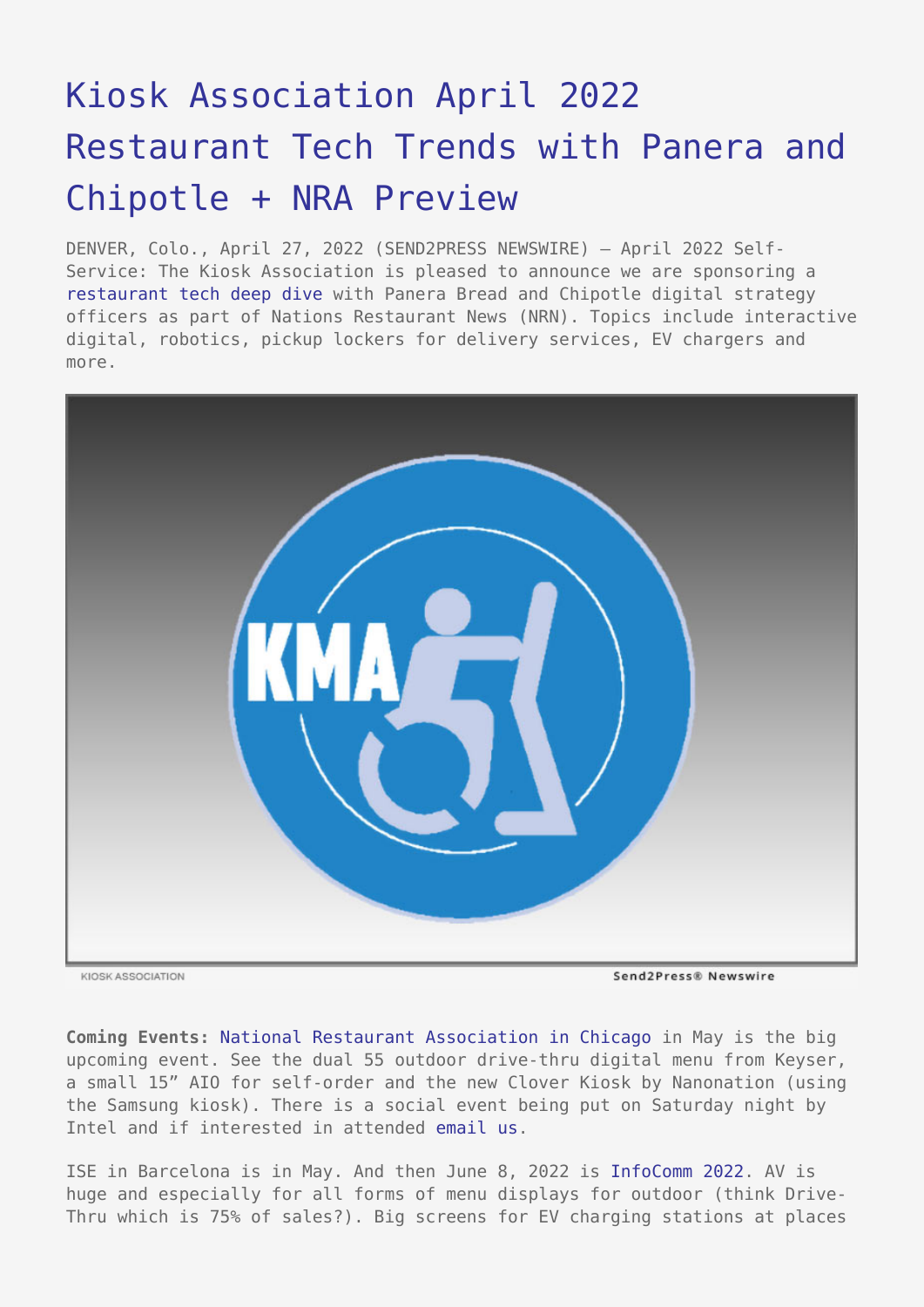like Walgreens, Kohls, and now restaurants. The free advertising on Google Maps doesn't hurt.

**New Gold Sponsors**

- [Pitney Bowes](https://www.pitneybowes.com/us/business-services/managed-services.html)  service and logistics solutions
- [WelcomeWare w](https://www.welcomeware.live/)ith live receptionists/customer service

**Kiosks**

- Restaurant Tech News Panera's Chief Digital Office Talks Restaurant Tech
- [Verizon Pickup Lockers \(BOPIS\) Go Into 250 Stores](https://kioskindustry.org/verizon-pickup-lockers-bopis-go-into-250-stores/)
- NRA Kiosk Preview Self-Order Kiosk for Restaurants Insight & Acquire
- [UPS Kiosk & Digital Signage Worlds Smallest UPS](https://kioskindustry.org/ups-kiosk-digital-signage-worlds-smallest-ups-xtreme-power-j60/)
- [Kiosk Remote Control touchless operation smartphone](https://kioskindustry.org/kiosk-remote-control-touchless-operation-using-smartphone/)
- [Tyler Cobb Joins Nanonation](https://kioskindustry.org/for-immediate-release-tyler-cobb-joins-nanonation-as-senior-enterprise-account-executive/)
- [Outdoor Dual Digital Display at NRA Show](https://kioskindustry.org/outdoor-dual-digital-display-at-nra-show/)
- [Clover Kiosk by Nanonation](https://kioskindustry.org/clover-kiosk-by-nanonation-platform-is-samsung-kiosk/)
- [National Restaurant Association Kiosk Trade Show Preview](https://kioskindustry.org/national-restaurant-association-kiosk-trade-show/)
- [SUZOHAPP sports betting kiosks & ecosystem at NIGA](https://kioskindustry.org/suzohapp-sports-betting-kiosks-ecosystem-at-niga/)

## **Digital Signage**

- [Digital Signage Best Practice Guide 2022](https://digital-signage.blog/digital-signage-best-practice-guide-2022/)
- [AVI-SPL Digital Signage Solutions](https://digital-signage.blog/avi-spl-digital-signage-video-tour-offices-dallas/) AVI-SPL Digital Signage Video Tour Offices Dallas
- [ISE LG](https://digital-signage.blog/ise-barcelona-and-lg-preview/) ISE Barcelona and LG Preview
- [amazon digital signage](https://digital-signage.blog/amazon-digital-signage-appears-to-be-matter-of-time/) Appears to Be a Matter of Time
- [Digital Signage Software Solutions](https://digital-signage.blog/digital-signage-software-solutions-22miles-video-catalog-healthcare-hoteling-convention-centers-and-more/)  22Miles Video Catalog

## **Retail Automation**

- [Verizon Pickup Lockers](https://retailsystems.org/verizon-pickup-lockers-bopis-in-250-stores-now/) BOPIS in 250 Stores Now
- [Pizza Delivery that Robots Cook](https://retailsystems.org/pizza-delivery-that-robots-cook-on-the-way/) On The Way
- [UK Retail Automation](https://retailsystems.org/uk-retail-automation-video-tour-of-dr-martens-shoe-store/)  Video Tour Dr. Martens Shoe Store
- [Automated Coffee Brewing Panera Bread](https://retailsystems.org/automated-coffee-brewing-panera-brea-miso/) & Miso
- [ShopTalk 2022 Photo Tour](https://retailsystems.org/shoptalk-2022-photo-tour-walk-round/) Walk Round

For more information contact Craig Keefner, 720-324-1837, craig@catareno.com or visit<https://kioskindustry.org/>. Since 1996 for 26 years serving the self-service technology market. Complete list of verticals at [The Industry](https://industrygroup.org/) [Group.](https://industrygroup.org/)